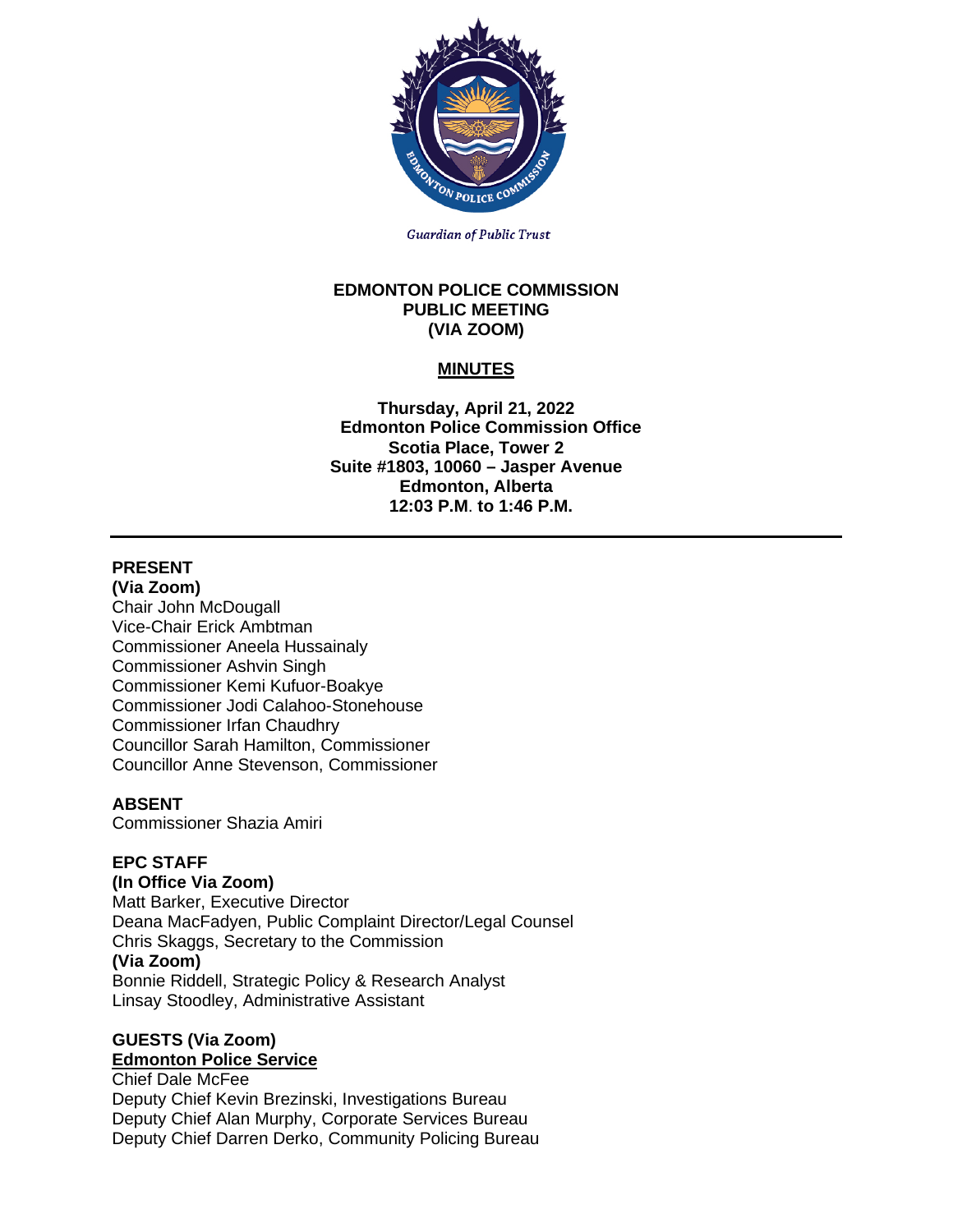Minutes of Public Meeting April 21, 2022 Edmonton Police Commission

Chief Innovation & Technology Officer Ron Anderson, Innovation & Technology Bureau Chief of Staff Justin Krikler, Office of the Chief Superintendent Scott Jones, Integrated Community Safety Division Superintendent Devin Laforce, Research & Development Division Inspector Brent Dahlseide, Major Crimes Branch Corps Sergeant Major Christa Laforce, Office of the Chief Staff Sergeant Michelle Greening, Office of the Chief Staff Sergeant David Goodkey, Recruit Training Section Staff Sergeant Dave DeMarco, Training Section Staff Sergeant Rocky Druar, Recruiting Section Sergeant Shelby Cech, Office of the Chief Sergeant Gerard Forde, Tactics Training Unit Executive Director Geoff Crowe, Legal & Regulatory Services Division Executive Director Rob Davidson, Business Development Division Manager/Internal Auditor Suzanne Robinson, Internal Audit Branch Director Mariam Masud, Strategy & Engagement Branch Director Michael James, Corporate Communications Branch Executive Director Brian Kisilevich, Supply Services Division Executive Director Lori Lorenz, Value & Impact Division Executive Director Darren Eastcott, Human Resources Division Director Louise Fitzpatrick, Audit & Risk Branch Administrative Assistant Heather Jacobsen, Office of the Chief

### Members of the Media

|    |                                                           | <b>Agenda Item</b>                                                                                                                                                                                                                                                                                                                                                                                                                                                                                                                                                                                                                | <b>Action By</b> |
|----|-----------------------------------------------------------|-----------------------------------------------------------------------------------------------------------------------------------------------------------------------------------------------------------------------------------------------------------------------------------------------------------------------------------------------------------------------------------------------------------------------------------------------------------------------------------------------------------------------------------------------------------------------------------------------------------------------------------|------------------|
| 1. |                                                           | <b>CALL TO ORDER</b>                                                                                                                                                                                                                                                                                                                                                                                                                                                                                                                                                                                                              |                  |
|    | Chair McDougall called the meeting to order at 12:03 P.M. |                                                                                                                                                                                                                                                                                                                                                                                                                                                                                                                                                                                                                                   |                  |
| 2. |                                                           | <b>PROTOCOL ITEMS</b>                                                                                                                                                                                                                                                                                                                                                                                                                                                                                                                                                                                                             |                  |
|    | 2.1                                                       | <b>Acknowledgement of Treaty Six Territory</b>                                                                                                                                                                                                                                                                                                                                                                                                                                                                                                                                                                                    |                  |
|    |                                                           | Chair McDougall opened the meeting with the following<br>acknowledgement:                                                                                                                                                                                                                                                                                                                                                                                                                                                                                                                                                         |                  |
|    |                                                           | "The Edmonton Police Commission acknowledges the<br>traditional land on which we are gathered today, is on Treaty 6<br>Territory. I would like to thank the diverse Indigenous Peoples<br>whose ancestors' footsteps have marked this territory for<br>centuries such as: Nehiyaw (Cree), Dene, Anishnaabe<br>(Saulteaux), Nakota Sioux and Niitsitapi (Blackfoot) peoples.<br>We also acknowledge this as the Métis homeland and the<br>home of one of the largest concentrations of Inuit south of the<br>60th parallel. It is a welcoming place for all peoples who come<br>from around the world to share Edmonton as a home. |                  |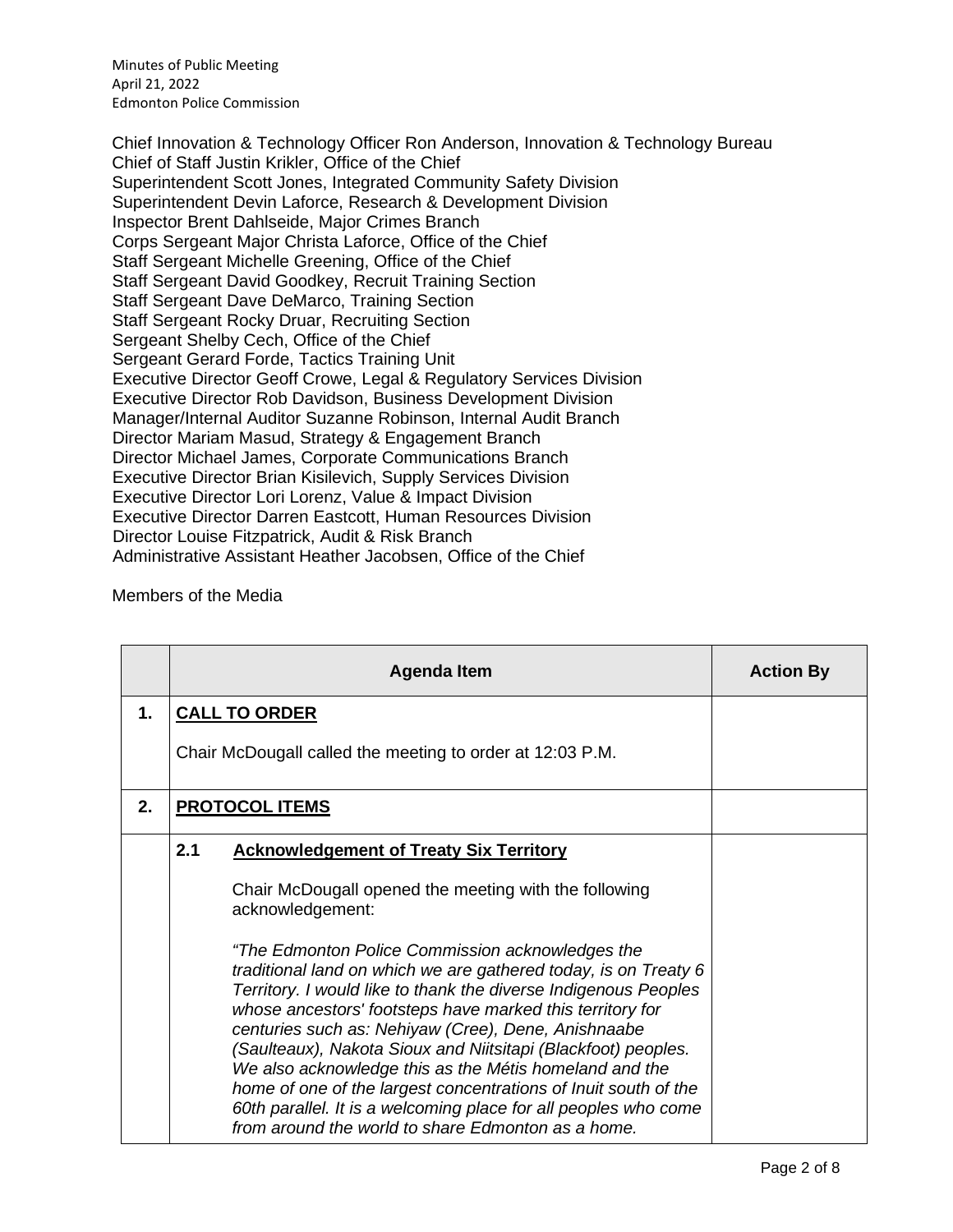|    | <b>Agenda Item</b>                                                                                                                                                                                                                                                                                                                                                                                                                                                                             | <b>Action By</b> |
|----|------------------------------------------------------------------------------------------------------------------------------------------------------------------------------------------------------------------------------------------------------------------------------------------------------------------------------------------------------------------------------------------------------------------------------------------------------------------------------------------------|------------------|
|    | Together we call upon all of our collective, honoured traditions<br>and spirits to work in building a great city for today and future<br>generations."                                                                                                                                                                                                                                                                                                                                         |                  |
| 3. | <b>APPROVAL OF AGENDA</b>                                                                                                                                                                                                                                                                                                                                                                                                                                                                      |                  |
|    | Members unanimously approved the agenda as presented.                                                                                                                                                                                                                                                                                                                                                                                                                                          |                  |
| 4. | <b>CONFLICT OF INTEREST DECLARATION</b>                                                                                                                                                                                                                                                                                                                                                                                                                                                        |                  |
|    | In response to Chair McDougall there were no conflict of interest<br>declarations.                                                                                                                                                                                                                                                                                                                                                                                                             |                  |
| 5. | <b>CONSENT AGENDA</b>                                                                                                                                                                                                                                                                                                                                                                                                                                                                          |                  |
|    | Members unanimously adopted Consent Agenda items<br>5.1 Edmonton Police Commission Public Meeting Minutes -<br>March 17, 2022<br>5.2 Edmonton Police Commission Budget Variance for the Period<br>Ending February 28, 2022<br>5.3 Edmonton Police Service Budget Variance for the Period<br>Ending February 28, 2022<br>5.4 Professional Standards Branch Extension Requests - March<br>2022<br>5.5 Professional Standards Branch 2022 Q1 Report                                               |                  |
| 6. | <b>INPUT FROM THE PUBLIC</b>                                                                                                                                                                                                                                                                                                                                                                                                                                                                   |                  |
|    | There was no input from the public.                                                                                                                                                                                                                                                                                                                                                                                                                                                            |                  |
| 7. | <b>PRESENTATION(S)</b>                                                                                                                                                                                                                                                                                                                                                                                                                                                                         |                  |
|    | <b>Control Tactics Statistics Semi-Annual Report</b><br>7.1<br>Staff Sergeant DeMarco presented the report and spoke to<br><b>Critical Operational Risk and Ethical Evaluation (CORE)</b><br>Control Tactics Report Process (January - December<br>2021)<br><b>Total Use of Force Comparison</b><br>$\bullet$<br>Comparative Analysis of Category I and Category II<br>Occurrences<br>Comparative Analysis of Category I and Category II<br>Control Tactics Reports (context around increases) |                  |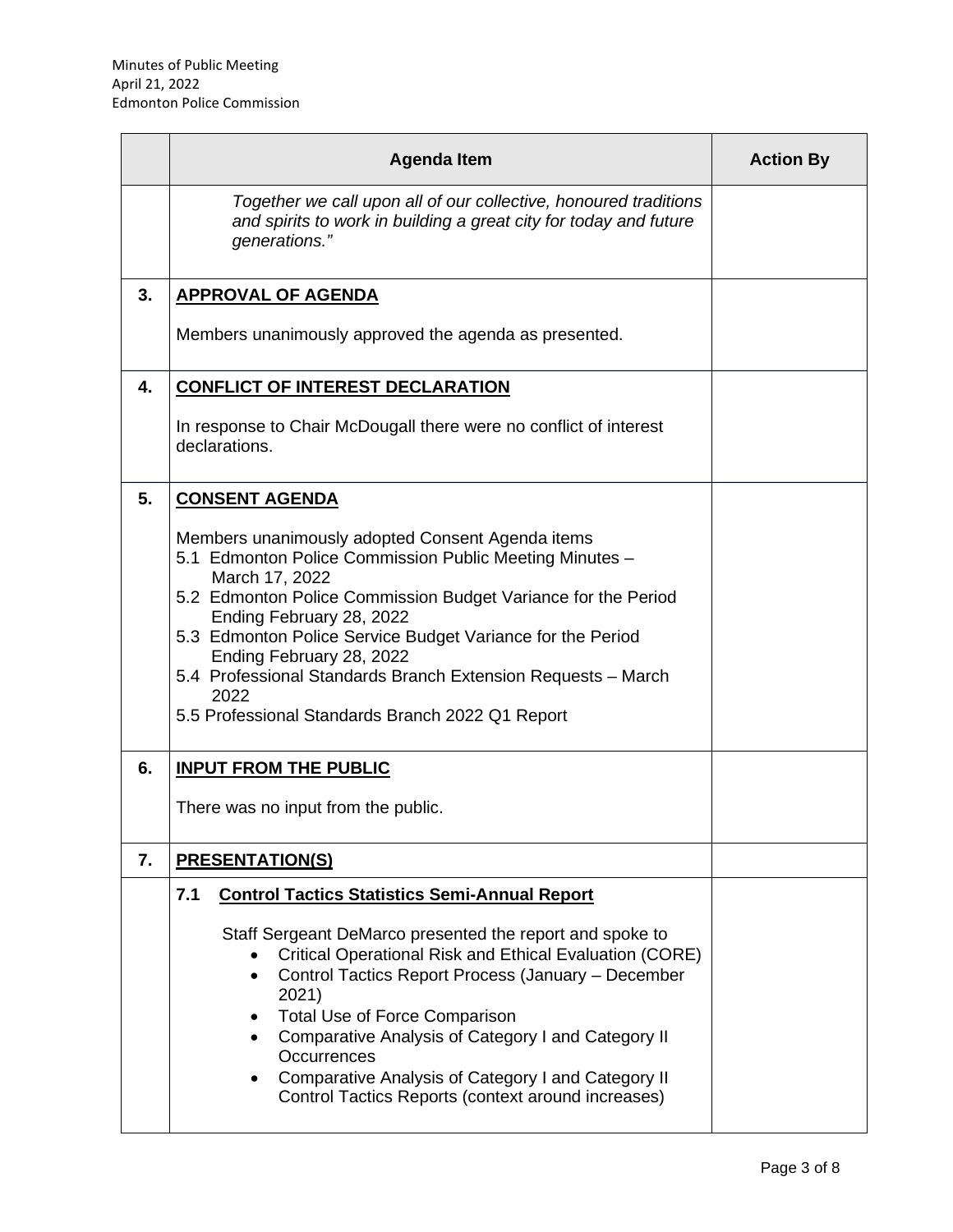| <b>Agenda Item</b>                                                                                                                                                                                                                                                                                                                                                                                                                                                                                                                                                                                                                                                                              | <b>Action By</b> |
|-------------------------------------------------------------------------------------------------------------------------------------------------------------------------------------------------------------------------------------------------------------------------------------------------------------------------------------------------------------------------------------------------------------------------------------------------------------------------------------------------------------------------------------------------------------------------------------------------------------------------------------------------------------------------------------------------|------------------|
| Members suggested the following information be considered<br>in future reporting to the Commission<br>Incidents involving injuries/outcomes of use of force<br>$\bullet$<br>tactics<br>Use of force in alignment with types of calls, including<br>during COVID<br>Staff Sergeant DeMarco responded to questions.                                                                                                                                                                                                                                                                                                                                                                               |                  |
| 7.2<br>Business Plan Update 2020-2022<br>Executive Director Lorenz presented the 2021 Annual Report<br>(the first completed report on the Service's Strategic Plan).<br>Director Masud provided background and spoke to<br>Corporate Performance Management Framework<br>Corporate Performance Management Framework<br>$\bullet$<br>Hierarchy<br><b>Crime Rate Falling</b><br><b>Corporate Performance Framework Pillars</b><br>$\triangleright$ Crime and Victimization<br>$\triangleright$ Police Activities and Deployment<br>$\triangleright$ Public Trust<br>$\triangleright$ Resources<br>2020-2022 Business Plan Update (which captures all<br>the information)<br>Looking to the Future |                  |
| (Councillor Hamilton and Vice-Chair Ambtman left the meeting)<br>Chief McFee, Director Masud, and Chief of Staff Krikler                                                                                                                                                                                                                                                                                                                                                                                                                                                                                                                                                                        |                  |
| responded to questions.<br><b>MOVED</b> Commissioner Singh – Commissioner Calahoo-<br>Stonehouse<br>That the Commission approve<br>The changes to the Business Plan key activities and<br>1.<br>timelines; and<br>The 2021 Edmonton Police Service Annual Report.<br>2.<br><b>CARRIED</b><br><b>Against the Motion: Commissioner Hussainaly</b><br>Absent for the Motion: Commissioner Amiri, Vice-Chair<br>Ambtman, Councillor Hamilton                                                                                                                                                                                                                                                        |                  |
| <b>CHIEF OF POLICE REPORT</b><br>8.                                                                                                                                                                                                                                                                                                                                                                                                                                                                                                                                                                                                                                                             |                  |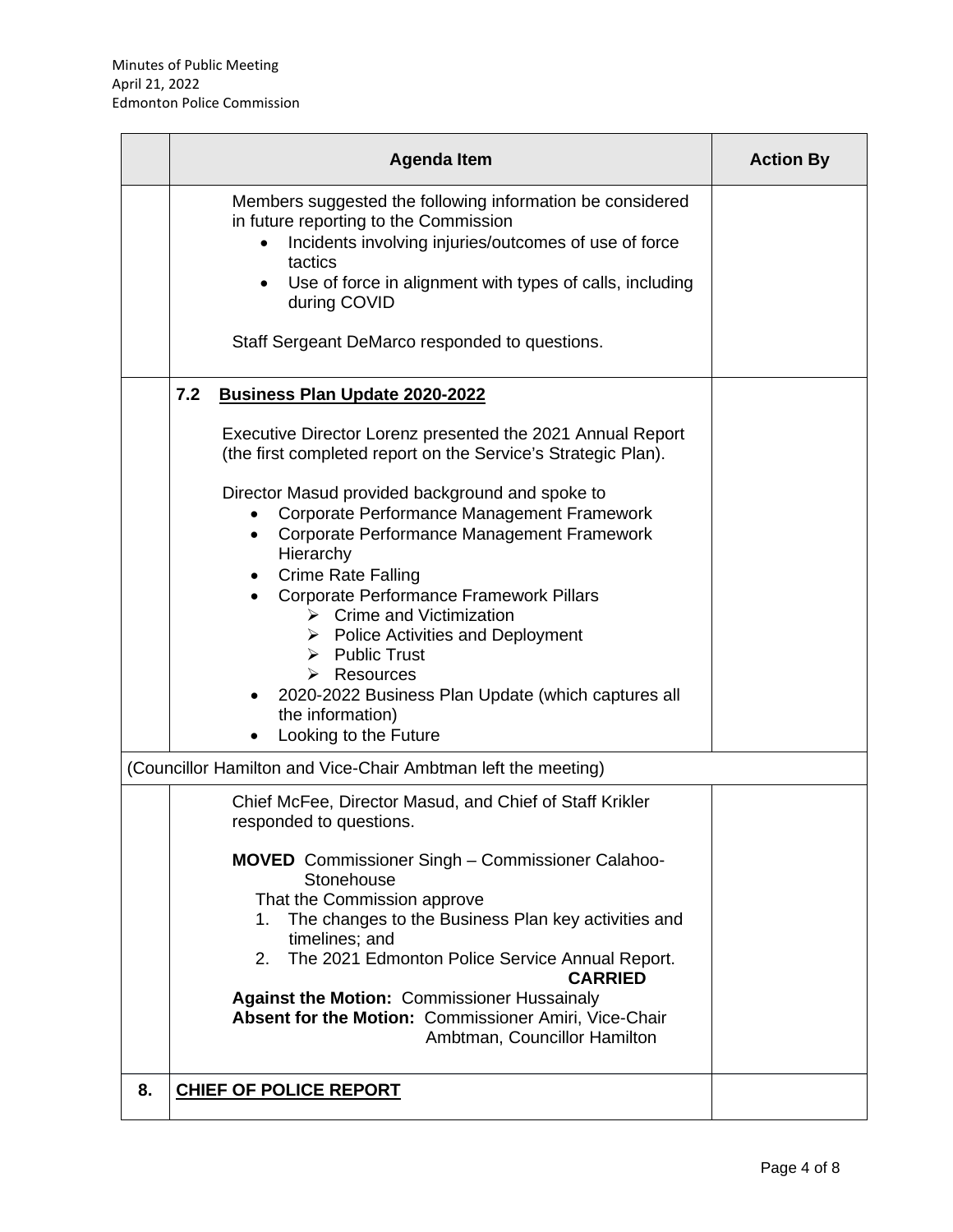|     |     | <b>Action By</b>                                                                                                                                                                                                                                                                                                                                                                                                                                                                                                                                                              |  |
|-----|-----|-------------------------------------------------------------------------------------------------------------------------------------------------------------------------------------------------------------------------------------------------------------------------------------------------------------------------------------------------------------------------------------------------------------------------------------------------------------------------------------------------------------------------------------------------------------------------------|--|
|     | 8.1 | <b>Key Issues</b><br>Chief McFee acknowledged and proudly supported the work<br>of sworn and non-sworn members of the Edmonton Police<br>Service (EPS).                                                                                                                                                                                                                                                                                                                                                                                                                       |  |
|     |     | He spoke to the following:<br>Recent incident involving the sixteen-year-old student<br>who died from a violent assault. Several suspects<br>were identified<br>His proactive public walk with the Gang Team<br>Shooting occurrences in March and the firearms<br>seized<br>Fourteen-year-old youth who was referred to the<br>$\bullet$<br>Diversion First program and the positive outcome                                                                                                                                                                                  |  |
|     |     | HELP's work with an individual resulting in a positive<br>$\bullet$<br>outcome<br>Community Solutions Accelerator - April 2022 - he and<br>the Chiefs from Calgary, Camrose and Medicine Hat<br>attended a recovery conference                                                                                                                                                                                                                                                                                                                                                |  |
|     | 8.2 | <b>Annual Table of Rewards Update</b><br>Inspector Dahlseide gave a high-level overview of the<br>rewards. He provided a brief background and spoke to the<br>update. He presented the Service's recommendations.<br><b>MOVED</b> Commissioner Kufuor-Boakye - Councillor<br>Stevenson<br>That the Commission approve the<br>1. 13 rewards set to expire April 18, 2022;<br>2. 1 additional file for a reward (Chad Swanson); and<br>3. Table of rewards presented<br><b>CARRIED</b><br>Absent for the Motion: Commissioner Amiri, Vice-Chair<br>Ambtman, Councillor Hamilton |  |
| 9.  |     | <b>CHAIR REPORT</b><br>Chair McDougall congratulated Geoff Crowe on his new position as<br>Executive Director, Legal & Regulatory Services Division.                                                                                                                                                                                                                                                                                                                                                                                                                          |  |
| 10. |     | <b>EXECUTIVE DIRECTOR REPORT</b><br>There was no report.                                                                                                                                                                                                                                                                                                                                                                                                                                                                                                                      |  |

 $\overline{\phantom{0}}$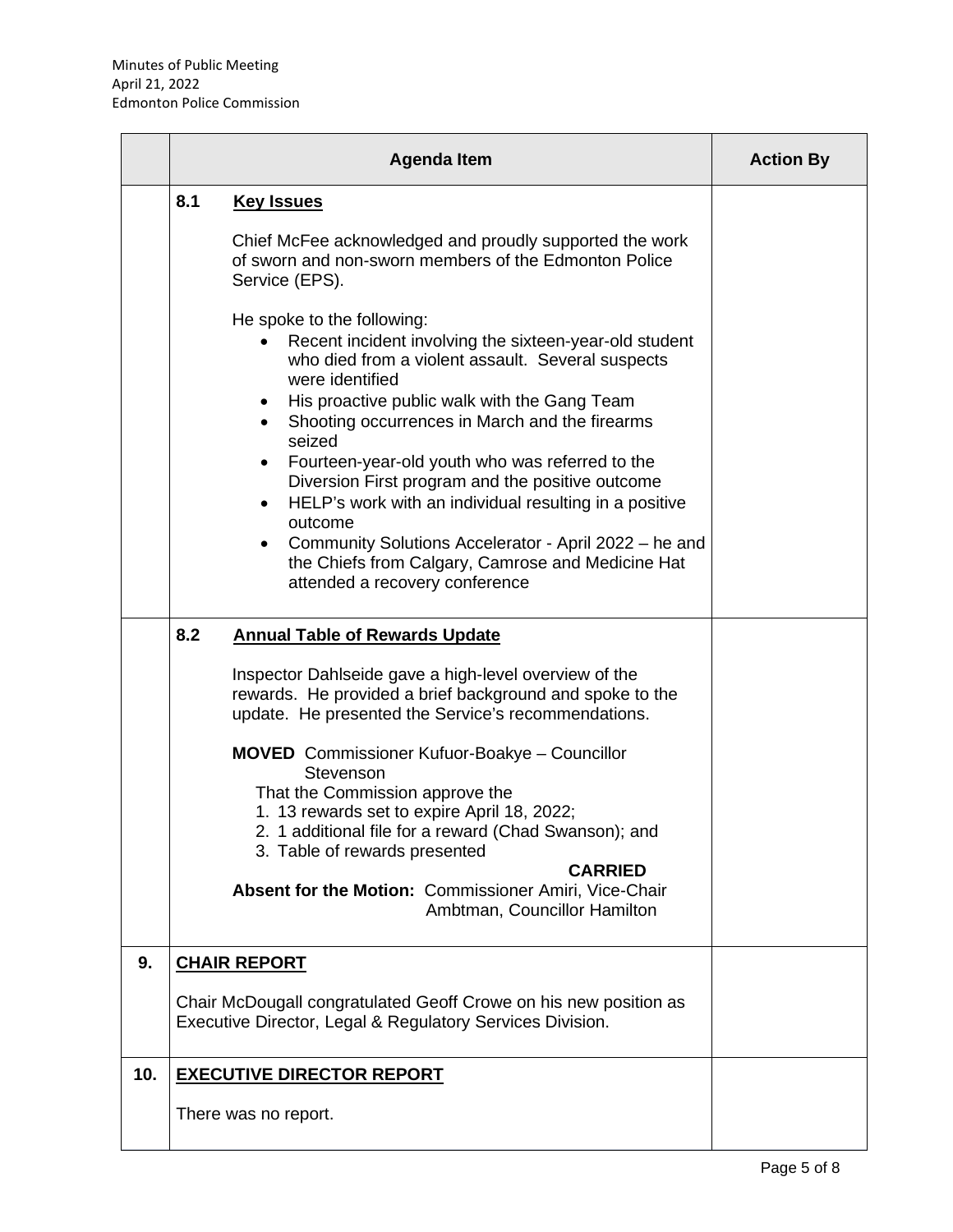|     | <b>Agenda Item</b>                                            |        |                                                                                                                                                                                                                                                                                                                                                                                                                                     | <b>Action By</b> |
|-----|---------------------------------------------------------------|--------|-------------------------------------------------------------------------------------------------------------------------------------------------------------------------------------------------------------------------------------------------------------------------------------------------------------------------------------------------------------------------------------------------------------------------------------|------------------|
| 11. | <b>COMMITTEE REPORTS</b>                                      |        |                                                                                                                                                                                                                                                                                                                                                                                                                                     |                  |
|     | 11.1                                                          |        | <b>GOVERNANCE COMMITTEE</b>                                                                                                                                                                                                                                                                                                                                                                                                         |                  |
|     |                                                               |        | There was no report.                                                                                                                                                                                                                                                                                                                                                                                                                |                  |
|     | 11.2                                                          |        | <b>FINANCE/AUDIT COMMITTEE</b>                                                                                                                                                                                                                                                                                                                                                                                                      |                  |
|     |                                                               |        | There was no report.                                                                                                                                                                                                                                                                                                                                                                                                                |                  |
|     | 11.3                                                          |        | PROFESSIONAL STANDARDS COMMITTEE                                                                                                                                                                                                                                                                                                                                                                                                    |                  |
|     |                                                               | 11.3.1 | <b>Summary of Compliments</b>                                                                                                                                                                                                                                                                                                                                                                                                       |                  |
|     |                                                               |        | Commissioner Calahoo-Stonehouse shared four<br>compliments received by the Edmonton Police Service<br>in March.                                                                                                                                                                                                                                                                                                                     |                  |
| 12. | <b>MEDIA INQUIRIES</b>                                        |        |                                                                                                                                                                                                                                                                                                                                                                                                                                     |                  |
|     | The following members of the media brought forward inquiries: |        |                                                                                                                                                                                                                                                                                                                                                                                                                                     |                  |
|     |                                                               |        | $\triangleright$ - Stephen Cook - CBC Edmonton<br>$\triangleright$ Referred to the Critical Operational Risk and Ethical<br>(CORE) Evaluation and asked why the increase in<br>incidents and reporting. Chief McFee and Staff<br>Sergeant DeMarco responded.                                                                                                                                                                        |                  |
|     |                                                               |        | - Matthew Black - Post Media<br>$\triangleright$ Referred to City Council's motion with respect to the<br>decriminalization of personal possession of drugs and<br>asked what the Service's position is on this.<br>Chief<br>McFee responded.                                                                                                                                                                                       |                  |
|     |                                                               |        | $\triangleright$ - Duncan Kinney - Progress Report<br>$\triangleright$ Provided an update on the ongoing matter with the<br>Edmonton Police Service regarding his media<br>credentials, adding that the Service has not responded<br>to the two inquiries from the Canadian Association of<br>Journalists. He and his lawyer have met with<br>Executive Director Crowe, but there has been two<br>months with little communication. |                  |
|     |                                                               |        | $\triangleright$ - Matthew Black - Post Media<br>$\triangleright$ Asked about the status of the motion passed at the<br>Commission's March 2022 public meeting asking the                                                                                                                                                                                                                                                           |                  |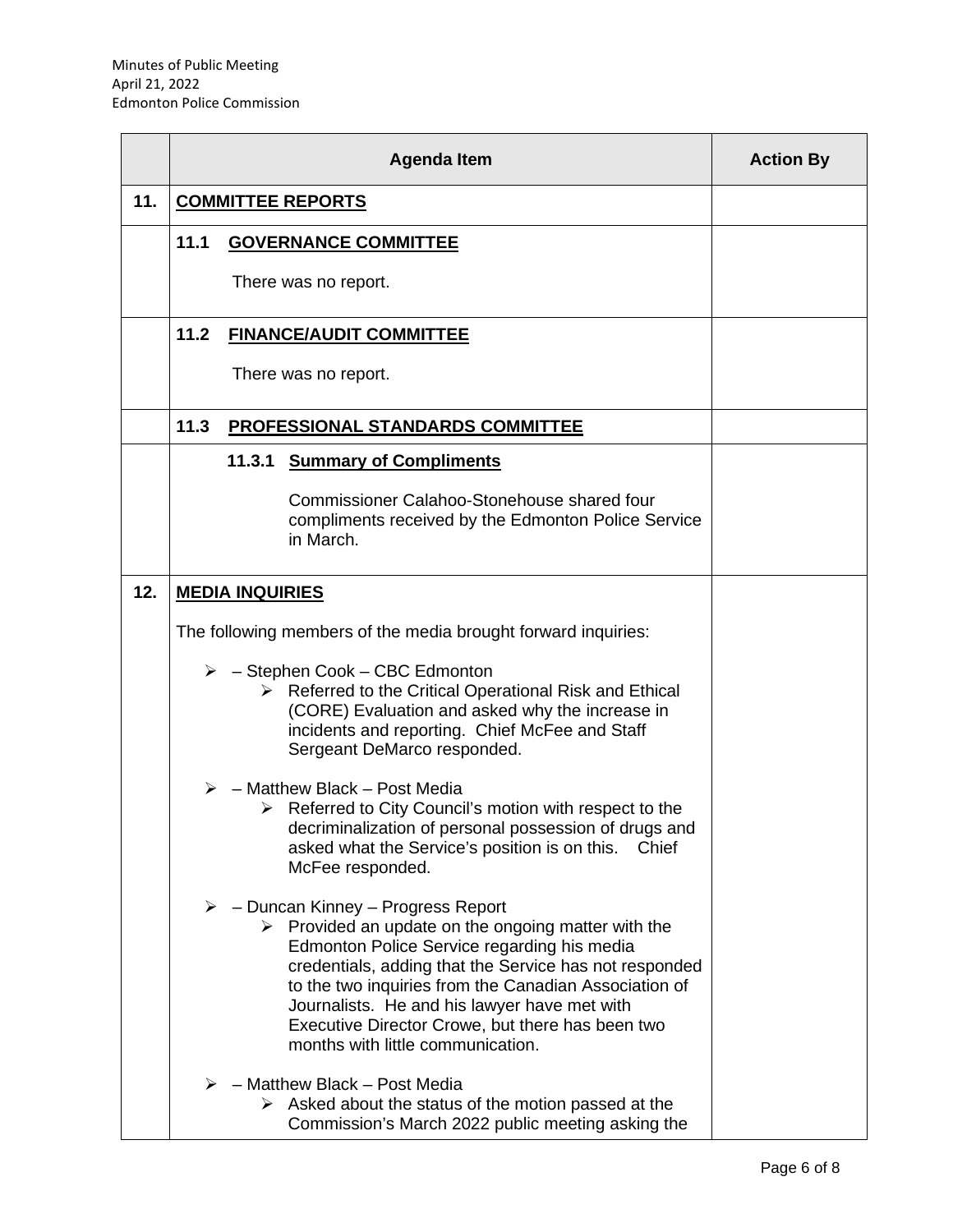|     | <b>Agenda Item</b>                                                                                                                                                                                                                                                                                                                                                                                                                                                                                                                                                                                                         | <b>Action By</b> |
|-----|----------------------------------------------------------------------------------------------------------------------------------------------------------------------------------------------------------------------------------------------------------------------------------------------------------------------------------------------------------------------------------------------------------------------------------------------------------------------------------------------------------------------------------------------------------------------------------------------------------------------------|------------------|
|     | Service to review the media guidelines with respect to<br>how they assess media accreditation. Executive<br>Director responded.                                                                                                                                                                                                                                                                                                                                                                                                                                                                                            |                  |
|     | $\triangleright$ - Morgan Black - Global News<br>$\triangleright$ Commented on the decrease in crime over the past<br>four years and questioned the increase in use of force.<br>Chief McFee responded.                                                                                                                                                                                                                                                                                                                                                                                                                    |                  |
|     | $\triangleright$ - Sean Amato – CTV News<br>$\triangleright$ Referred to the Use of Force report and the increase in<br>pointed firearms and firearm seizures and asked what<br>the Service/Commission can do about this, or if it is<br>accepted as a reality in Edmonton. Chief McFee<br>responded.<br>$\triangleright$ Referred to the recent incident at McNally High School<br>and asked if any charges have been laid and what the<br>individuals were charged with. He also asked if School<br>Resource Officers should be back in Edmonton public<br>schools. Deputy Chief Brezinski and Chief McFee<br>responded. |                  |
| 13. | <b>EXEMPTIONS FROM CONSENT AGENDA</b>                                                                                                                                                                                                                                                                                                                                                                                                                                                                                                                                                                                      |                  |
|     | There were no exemptions from the Consent Agenda.                                                                                                                                                                                                                                                                                                                                                                                                                                                                                                                                                                          |                  |
| 14. | <b>OTHER BUSINESS</b>                                                                                                                                                                                                                                                                                                                                                                                                                                                                                                                                                                                                      |                  |
|     | 14.1<br><b>Canadian Association of Police Governance (CAPG)</b><br>Update - Vice-Chair Ambtman<br>In the absence of Vice-Chair Ambtman his report was<br>deferred to the Commission's May 2022 meeting.                                                                                                                                                                                                                                                                                                                                                                                                                    |                  |
| 15. | <b>EDMONTON POLICE COMMISSIONER INQUIRIES</b>                                                                                                                                                                                                                                                                                                                                                                                                                                                                                                                                                                              |                  |
|     | Councillor Stevenson asked if there was any update from ASIRT on<br>the requesting of names of victims. Chief of Staff Krikler advised that<br>he followed up with the Director of Investigations, ASIRT, and was<br>reminded of the joint statement ASIRT participated in, which is<br>located on their website. He explained. It is an ongoing discussion.                                                                                                                                                                                                                                                               |                  |
| 16. | <b>COMMISSIONER COMMENTS/CONCERNS/COMMENDATIONS</b><br>There were no comments/concerns/commendations.                                                                                                                                                                                                                                                                                                                                                                                                                                                                                                                      |                  |